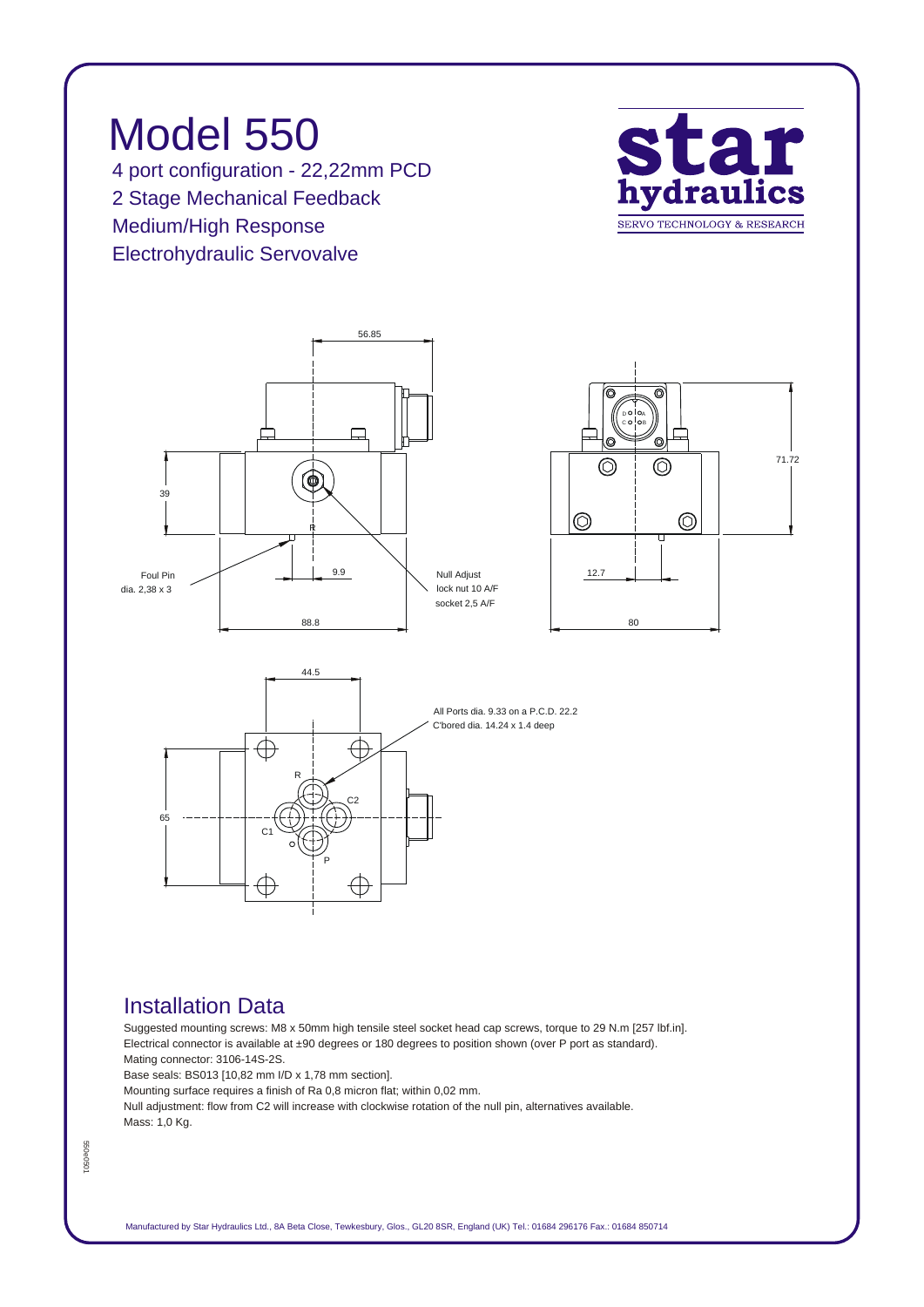## *Technical Specification*

| Threshold                                              | < 0,5% without dither                                                     |
|--------------------------------------------------------|---------------------------------------------------------------------------|
| <b>Hysteresis</b>                                      | < 3,0% without dither                                                     |
| Null bias                                              | $< 2.0\%$                                                                 |
| Null shift with                                        | $< 2.0\%$                                                                 |
| 40°C temperature change<br>80% to 110% pressure change | $< 2.0\%$                                                                 |
| Pressure gain                                          | >30% supply pressure for 1% rated input signal,<br>can be as high as 100% |
| Supply pressure                                        |                                                                           |
| minimum recommended                                    | 15 bar                                                                    |
| maximum continuous                                     | 210 bar (standard)                                                        |
|                                                        | 315 bar (consult factory)                                                 |
| Proof pressure                                         |                                                                           |
| at pressure port                                       | 150% max supply pressure                                                  |
| at return port                                         | 100% max supply pressure                                                  |
| Burst pressure return port open                        | 250% max supply pressure                                                  |
| External leakage                                       | zero                                                                      |
| Operating temperature range                            | -20 $^{\circ}$ C to +130 $^{\circ}$ C                                     |
| Fluid                                                  | Petroleum based mineral oil                                               |
|                                                        | 10 to 110 cSt at 38°C                                                     |
| Seal material                                          | Fluorocarbon                                                              |
|                                                        | other materials on request                                                |
| Supply filtration recommended                          | 15 micron absolute or better (Beta 15 > 75)                               |



*The nominal rated flow of a servovalve is the load flow under conditions of 100% electrical input and 70 bar total valve pressure drop. The load flow pressure characteristic closely approximates the theoretical square-root relationship of a sharp edged orifice (figure 1).*

*The flow tolerance for standard servovalves is ±10% of the nominal rated flow at ±100% input signal. Flow gain at null is determined by the relationship of the spool and bushing metering edges and may vary with standard production toleran ces, flow gain in the region of ±5% rated current from null may range from 50% to 200% of the nominal flow gain (figure 2).*

*The null leakage comprises of both pilot stage flow (tare leakage) and the second stage null leakage (table 1).*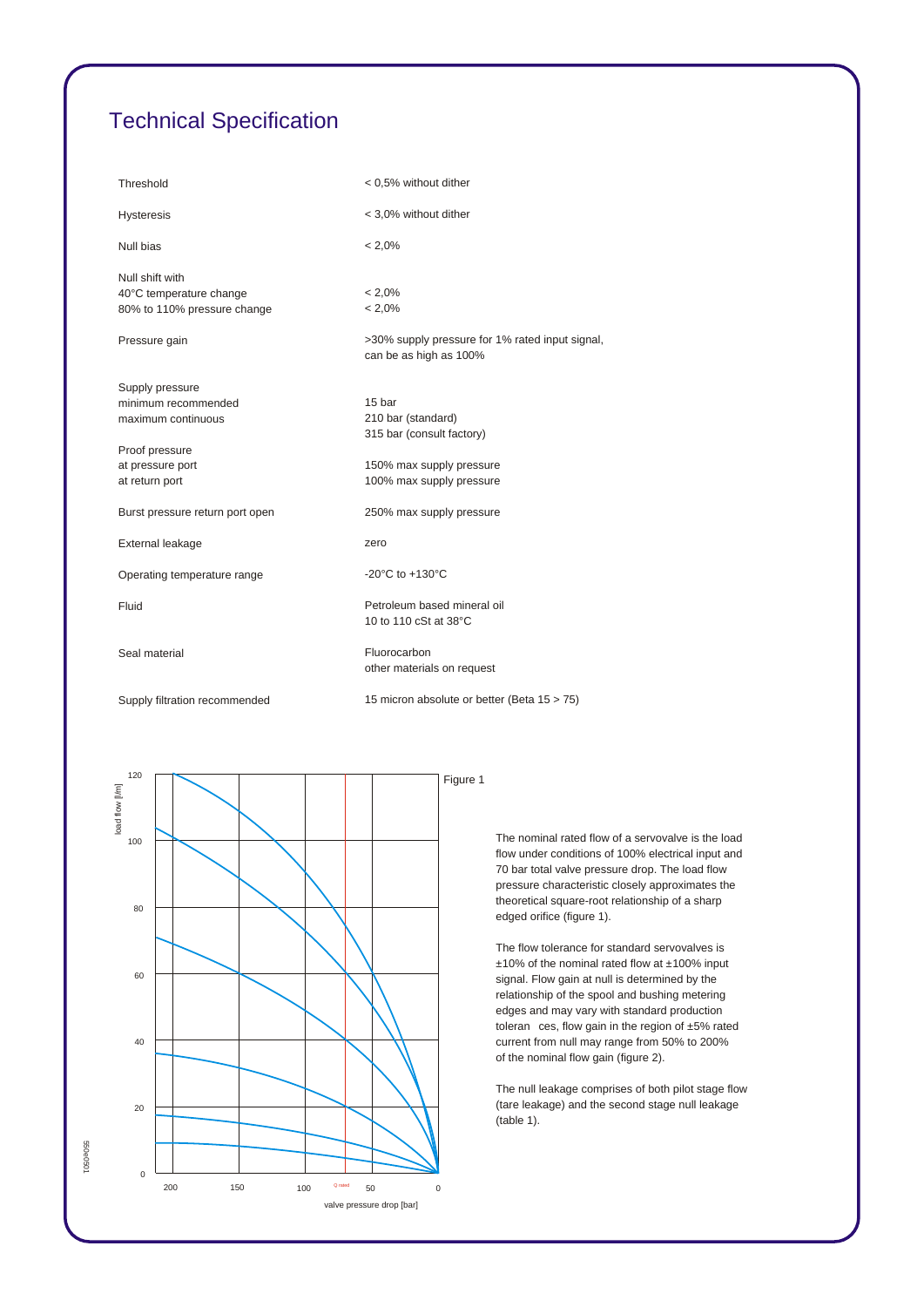

| Nominal flow ratings<br>at 70 bar differential<br>$[$ l/min $]$ | Null leakage<br>140 bar supply<br>[1/min] |
|-----------------------------------------------------------------|-------------------------------------------|
| 4                                                               | 1,0                                       |
| 10                                                              | 1,2                                       |
| 20                                                              | 1,6                                       |
| 40                                                              | 1,6                                       |
| 60                                                              | 1,6                                       |
| 75                                                              | 1,6                                       |

## *Electrical Characteristics*

| Coil Specification                           |                                 |                          | Series                           |                          | Parallel                         |  |
|----------------------------------------------|---------------------------------|--------------------------|----------------------------------|--------------------------|----------------------------------|--|
| Differential<br><b>Rated Current</b><br>[mA] | Resistance<br>per coil<br>[ohm] | Rated<br>Current<br>[mA] | Effective<br>Resistance<br>[ohm] | Rated<br>Current<br>[mA] | Effective<br>Resistance<br>[ohm] |  |
| 10                                           | 1000                            | 5                        | 2000                             | 10                       | 500                              |  |
| 15                                           | 200                             | 7,5                      | 400                              | 15                       | 100                              |  |
| 20                                           | 1200                            | 10                       | 2400                             | 20                       | 600                              |  |
| 30                                           | 300                             | 15                       | 600                              | 30                       | 150                              |  |
| 30                                           | 800                             | 15                       | 1600                             | 30                       | 400                              |  |
| 40                                           | 80                              | 20                       | 160                              | 40                       | 40                               |  |
| 60                                           | 40                              | 30                       | 80                               | 60                       | 20                               |  |
| 80                                           | 22                              | 40                       | 44                               | 80                       | 11                               |  |
| 100                                          | 27                              | 50                       | 54                               | 100                      | 13,5                             |  |
| 200                                          | 22                              | 100                      | 44                               | 200                      | 11                               |  |
| 400                                          | 22                              | 200                      | 44                               | 400                      | 11                               |  |

*Coil ratings are specified in terms of the differential rated current [mA] and the resistance per coil [ohm]*

*External connections for standard polarity (flow out of C2) are:- Parallel coil configuration: link A to C & B to D : A & C +ve, B & D -ve Series coil configuration: B & C linked : A +ve, D -ve*